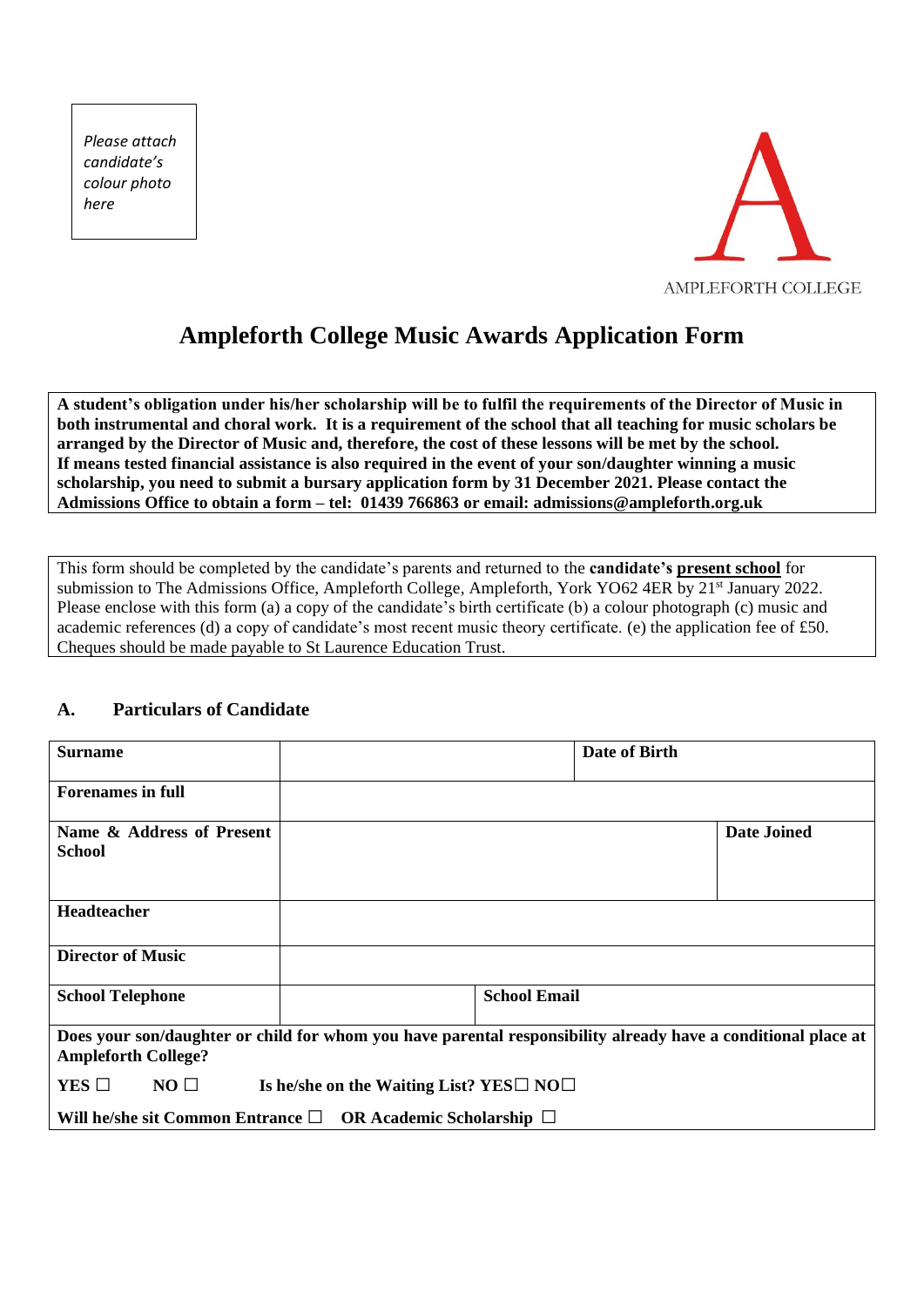## **B. Contact Details for Parents/ Persons with parental responsibility**

|                                                                                                               | Parent 1 | Parent 2 |
|---------------------------------------------------------------------------------------------------------------|----------|----------|
| <b>Title</b>                                                                                                  |          |          |
| <b>Surname</b>                                                                                                |          |          |
| <b>Forenames</b>                                                                                              |          |          |
| <b>Address</b><br>(to which correspondence should be sent)                                                    |          |          |
| Contact telephone number<br>(Please give a daytime number where you can<br>be contacted during the auditions) |          |          |
| <b>E-MAIL ADDRESS</b>                                                                                         |          |          |

### **C. Instruments and latest Grade passed** (Indicate approximate Grade if no exams taken.)

| There will not be time for more than 20 minutes' music, including singing (if offered), at the audition. Please list all instruments,<br>including voice (if applicable), to be offered at the audition (maximum 3). |  |  |  |  |
|----------------------------------------------------------------------------------------------------------------------------------------------------------------------------------------------------------------------|--|--|--|--|
|                                                                                                                                                                                                                      |  |  |  |  |
|                                                                                                                                                                                                                      |  |  |  |  |
|                                                                                                                                                                                                                      |  |  |  |  |
|                                                                                                                                                                                                                      |  |  |  |  |
|                                                                                                                                                                                                                      |  |  |  |  |
|                                                                                                                                                                                                                      |  |  |  |  |
|                                                                                                                                                                                                                      |  |  |  |  |
| If appropriate, would you like a composition portfolio to be taken into account? YES/NO If so, this should be provided to Ampleforth College by 21st<br>January 2022.                                                |  |  |  |  |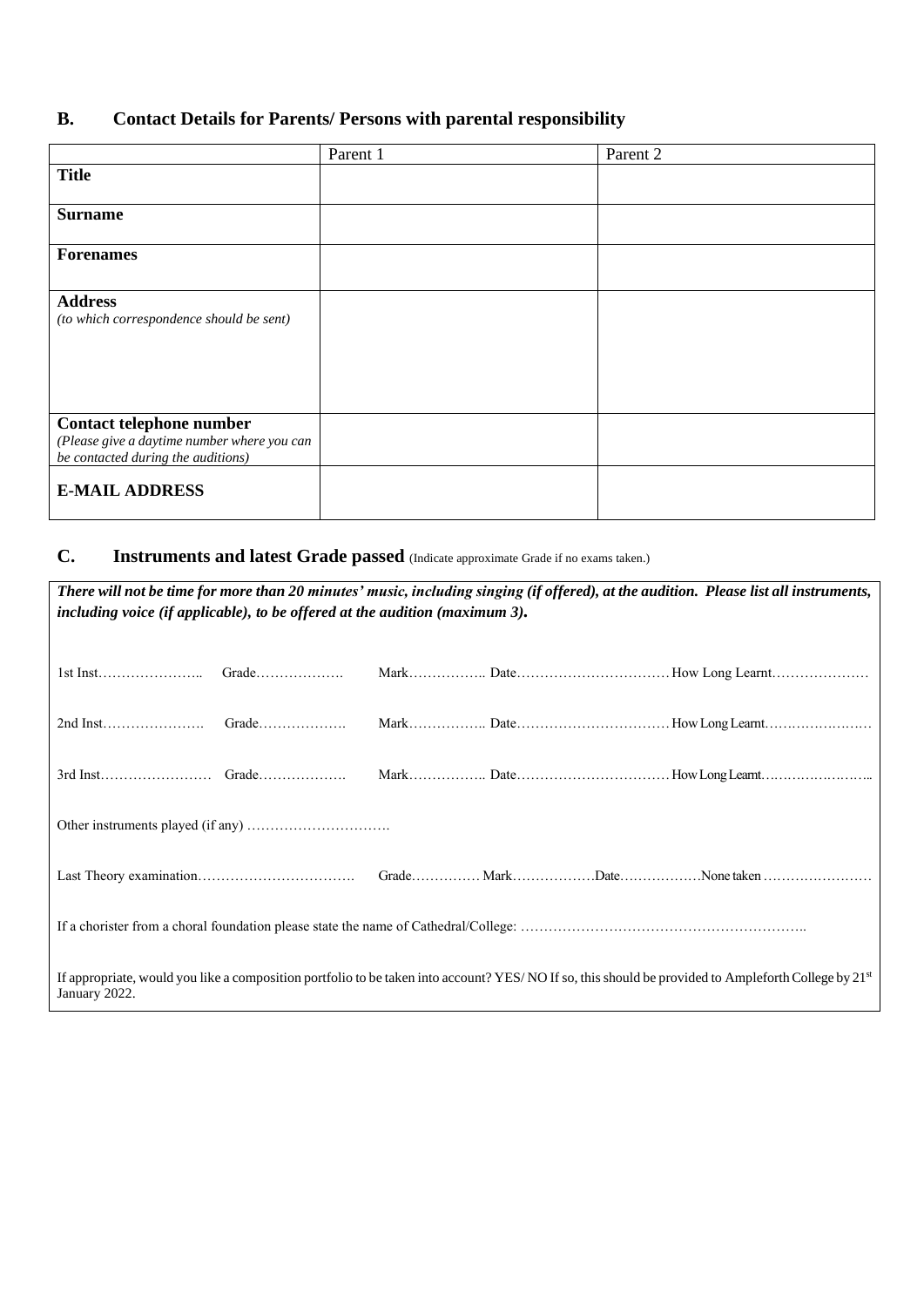#### **D. Applications to other Schools**

If your son/daughter is auditioning for music awards/scholarships at other schools, please list below all the schools (including Ampleforth) in order of preference. It is essential that ALL schools are shown in order of preference on this form, and that the order is the same on the application forms sent to the other schools. This will be verified and, in the event that the order differs between schools, we reserve the right to reject your child's application. If Ampleforth is your only choice, write "none" in the other spaces.

If your son/daughter has already accepted a music award/scholarship of any kind at another senior school, he/she cannot attempt our Music Scholarship Assessment without the written permission of that school.

First choice Second choice Third choice Third choice

#### **E. Financial Assistance**

If you have applied to more than one school please indicate the **minimum** percentage financial support that you would accept at Ampleforth College (please note that any financial assistance is awarded through a means tested bursary):

Percentage financial assistance required: …………………………

*Please note that this will not influence the decision. Bursary awards are made on the basis of means tested assessment alone. In the case of candidates who are applying to more than one school it simply marks the point at which the first choice school will pass the candidate on to the 2nd choice school, and so on*

#### **F. Parental Declaration**

We understand and agree that:

- Ampleforth College awards music scholarships on the basis of individual merit. A previous award of a music scholarship or additional financial assistance to a sibling is no indication that an award or financial support will be provided to a younger brother or sister;
- Any offer to a candidate will be made verbally by the Registrar to the Head or Director of Music of the present school within 5 days of the last audition date and confirmed the same day by email;
- Ampleforth College follows the procedure for Music Awards published by the Music Masters' and Mistresses' Association MMA (set out below). The school must adhere to that procedure, particularly with respect to the order of preference and the protocol for the acceptance of awards. We understand that it is not permissible to wait for results from schools lower in our stated order of preference before accepting an offer made by Ampleforth College;
- **We have done all necessary research (financial, musical, academic and pastoral) to be in a position to accept at the latest within 3 days of the date of offer any music award offered which complies with our stated minimum acceptance criterion in Section E above. We hereby declare our intention to accept such an award in the event it is offered, subject only to the order of preference**. **Acceptance must be made in writing (email acceptable). We understand that Ampleforth College can offer the award to another candidate if acceptance is not made within the time limit;**
- We will be asked to sign Ampleforth College's standard Parent Contract when accepting a music scholarship and entry to the school remains conditional on our son/daughter satisfying the academic standards required;
- Both parents/all persons with parental responsibility must sign overleaf.